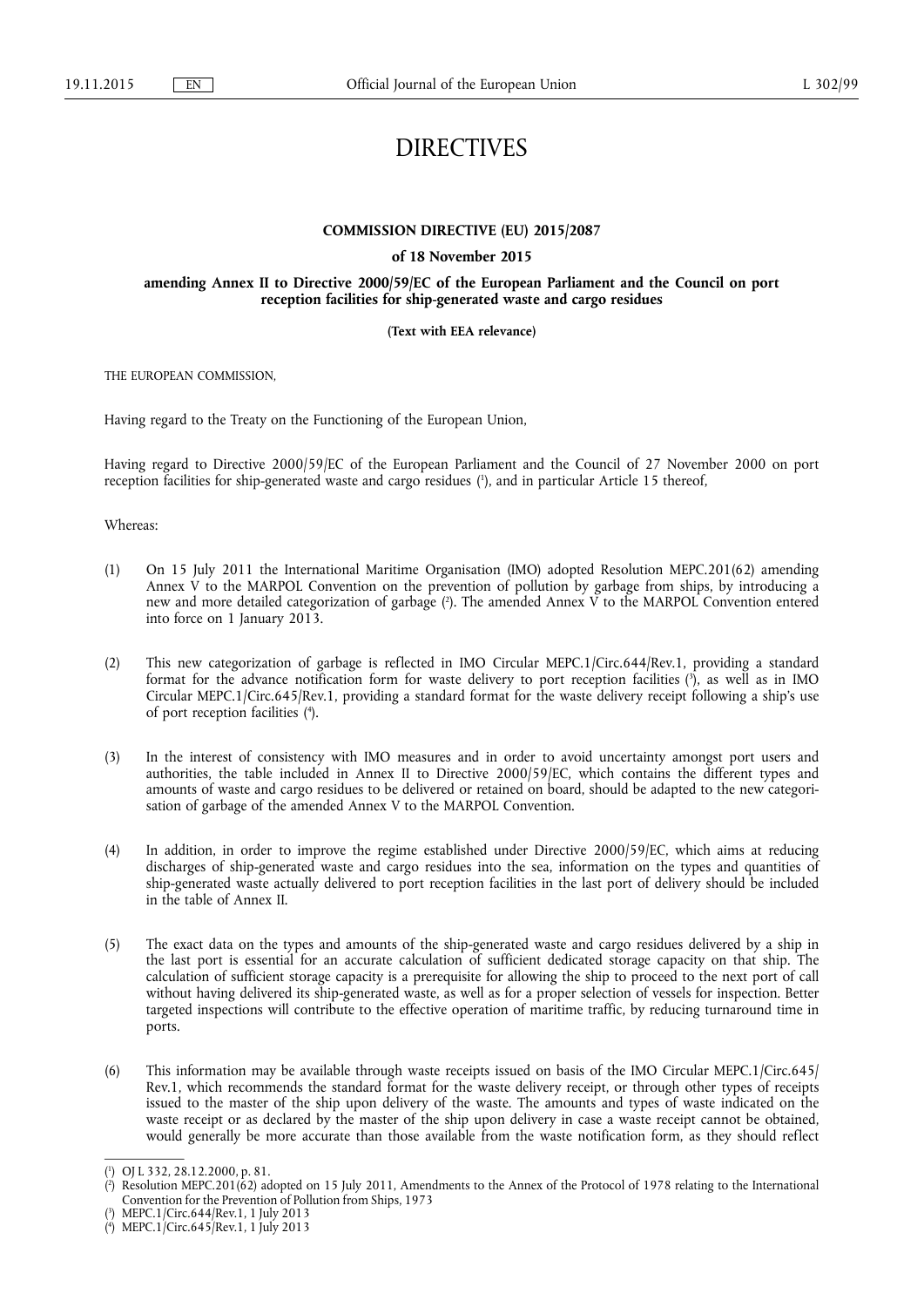the actual situation after delivery and as such provide more reliability in the decision making process. The master of the ship records such delivery information in the Garbage Record Book as required by the MARPOL Convention.

- (7) A systematic collection of accurate data on waste delivery would also allow a better statistical analysis of waste flow patterns in ports and facilitate the establishment of the information and monitoring system foreseen in Article 12(3) of Directive 2000/59/EC. The monitoring and exchange of such information, including the electronic waste notification developed under Directive 2010/65/EU of the European Parliament and the Council ( 1 ), are currently supported by the Union maritime information and exchange system (SafeSeaNet), established by Directive 2002/59/EC of the European Parliament and the Council ( 2 ), which should be linked to a reporting module within the Port State Control database ( 3 ) set up under Directive 2009/16/EC of the European Parliament and the Council ( 4 ).
- (8) Annex II to Directive 2000/59/EC should be amended to include the information on waste delivery in the previous port and in order to incorporate the new categorization of garbage introduced by the amended MARPOL Annex V.
- (9) The measures provided for in this Directive are in accordance with the opinion of the Committee on Safe Seas and the Prevention of Pollution from Ships,

HAS ADOPTED THIS DIRECTIVE:

#### *Article 1*

Annex II to Directive 2000/59/EC is replaced by the Annex to this Directive.

#### *Article 2*

Member States shall adopt and publish, by 9 December 2016 at the latest, the laws, regulations and administrative provisions necessary to comply with this Directive. They shall forthwith communicate to the Commission the text of those provisions.

When Member States adopt those provisions, they shall contain a reference to this Directive or be accompanied by such a reference on the occasion of their official publication. Member States shall determine how such reference is to be made.

2. Member States shall communicate to the Commission the text of the main provisions of national law which they adopt in the field covered by this Directive.

#### *Article 3*

This Directive shall enter into force on the twentieth day following that of its publication in the *Official Journal of the European Union*.

*Article 4* 

This Directive is addressed to the Member States.

Done at Brussels, 18 November 2015.

*For the Commission The President*  Jean-Claude JUNCKER

<sup>(</sup> 1 ) Directive 2010/65/EU of the European Parliament and the Council of 20 October 2010 on reporting formalities for ships arriving and/or departing from ports of the Member States (OJ L 283, 29.10.2010, p. 1).

<sup>(</sup> 2 ) Directive 2002/59/EC of the European Parliament and of the Council of 27 June 2002 establishing a Community vessel traffic monitoring and information system and repealing Council Directive 93/75/EEC (OJ L 208, 5.8.2002, p. 10).

<sup>(</sup> 3 ) Database developed and operated by the European Maritime Safety Agency.

<sup>(</sup> 4 ) Directive 2009/16/EC of the European Parliament and of the Council of 23 April 2009 on port State control, (OJ L 131, 28.5.2009, p. 57).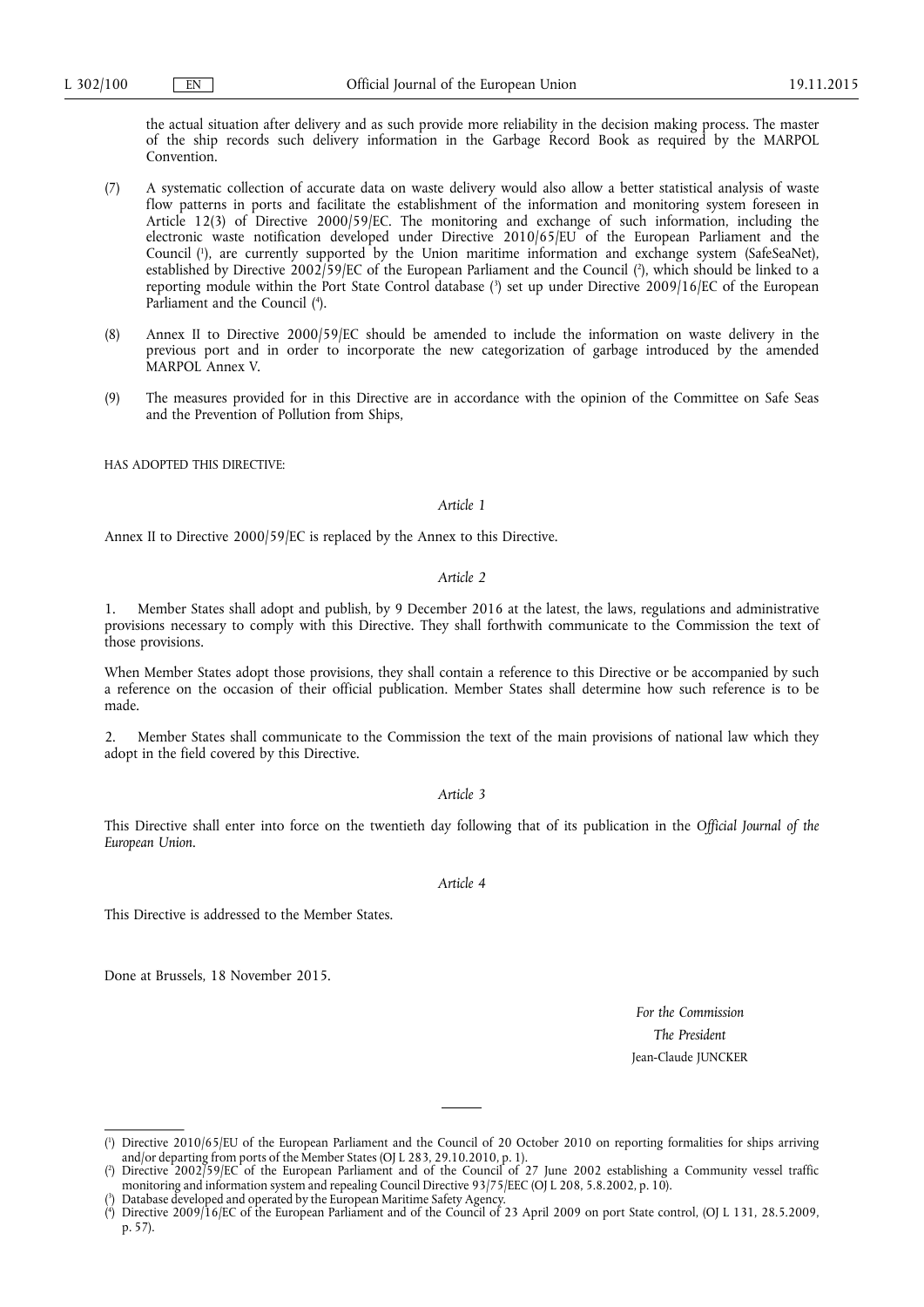# *ANNEX*

# *'ANNEX II*

# **INFORMATION TO BE NOTIFIED BEFORE ENTRY INTO THE PORT OF** .....................................................

*(Port of destination as referred to in Article 6 of Directive 2000/59/EC)* 

- 1. Name, call sign and, where appropriate, IMO identification number of the ship:
- 2. Flag State:
- 3. Estimated time of arrival (ETA):
- 4. Estimated time of departure (ETD):
- 5. Previous port of call:
- 6. Next port of call:
- 7. Last port and date when ship-generated waste was delivered, including the quantities (in m3) and the types of waste that were delivered:

8. Are you delivering (tick appropriate box):

all some none

of your waste into port reception facilities?

9. Type and amount of waste and residues to be delivered and/or remaining on board, and percentage of maximum storage capacity:

*If delivering all waste, complete second and last columns as appropriate. If delivering some or no waste, complete all columns.* 

| Type                                                                                     | Waste to<br>be<br>delivered<br>(m <sup>3</sup> ) | Maximum<br>dedicated<br>storage<br>capacity<br>$(m^3)$ | Amount of<br>waste<br>retained on<br>board<br>$(m^3)$ | Port at<br>which<br>remaining<br>waste will<br>be<br>delivered | Estimated amount<br>of waste to be<br>generated between<br>notification and<br>next port of call<br>(m <sup>3</sup> ) | Waste that has been<br>delivered at the last<br>port of delivery<br>identified under<br>point 7 above<br>(m <sup>3</sup> ) |  |  |  |  |
|------------------------------------------------------------------------------------------|--------------------------------------------------|--------------------------------------------------------|-------------------------------------------------------|----------------------------------------------------------------|-----------------------------------------------------------------------------------------------------------------------|----------------------------------------------------------------------------------------------------------------------------|--|--|--|--|
| Waste oils                                                                               |                                                  |                                                        |                                                       |                                                                |                                                                                                                       |                                                                                                                            |  |  |  |  |
| Oily bilge water                                                                         |                                                  |                                                        |                                                       |                                                                |                                                                                                                       |                                                                                                                            |  |  |  |  |
| Oily residues (sludge)                                                                   |                                                  |                                                        |                                                       |                                                                |                                                                                                                       |                                                                                                                            |  |  |  |  |
| Other (specify)                                                                          |                                                  |                                                        |                                                       |                                                                |                                                                                                                       |                                                                                                                            |  |  |  |  |
| Sewage $(1)$                                                                             |                                                  |                                                        |                                                       |                                                                |                                                                                                                       |                                                                                                                            |  |  |  |  |
| Garbage                                                                                  |                                                  |                                                        |                                                       |                                                                |                                                                                                                       |                                                                                                                            |  |  |  |  |
| Plastics                                                                                 |                                                  |                                                        |                                                       |                                                                |                                                                                                                       |                                                                                                                            |  |  |  |  |
| Food Wastes                                                                              |                                                  |                                                        |                                                       |                                                                |                                                                                                                       |                                                                                                                            |  |  |  |  |
| Domestic wastes (e.g. paper<br>products, rags, glass, metal,<br>bottles, crockery, etc.) |                                                  |                                                        |                                                       |                                                                |                                                                                                                       |                                                                                                                            |  |  |  |  |
| Cooking Oil                                                                              |                                                  |                                                        |                                                       |                                                                |                                                                                                                       |                                                                                                                            |  |  |  |  |
| Incinerator ashes                                                                        |                                                  |                                                        |                                                       |                                                                |                                                                                                                       |                                                                                                                            |  |  |  |  |